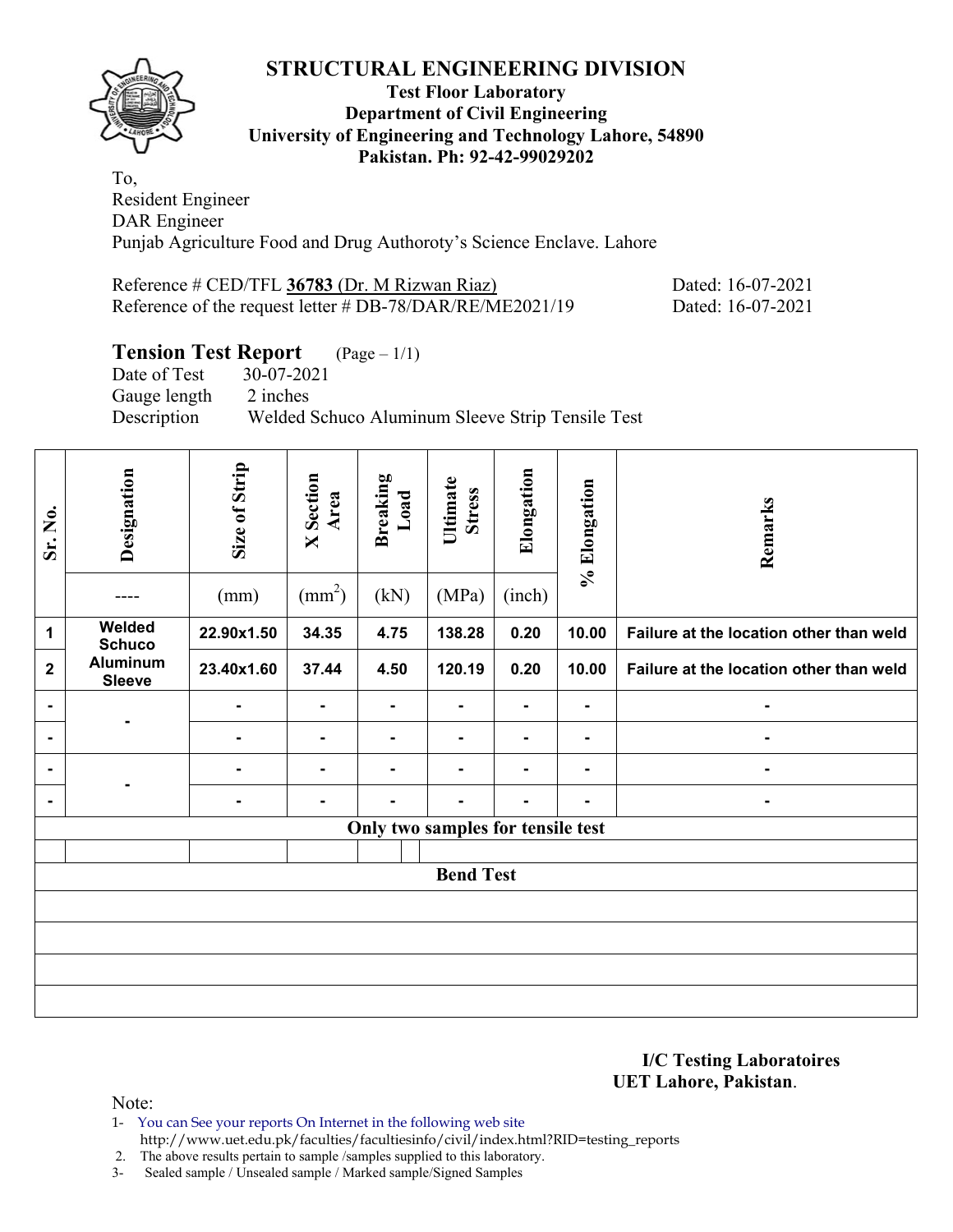

**Test Floor Laboratory Department of Civil Engineering University of Engineering and Technology Lahore, 54890 Pakistan. Ph: 92-42-99029202** 

To, M/S Prefab Services (Pvt) Ltd Wah Cantt, Taxila

Reference # CED/TFL **36787** (Dr. M Rizwan Riaz) Dated: 26-07-2021 Reference of the request letter # PSL/MTL/PQR/2021/019-001/20 Dated: 18-07-2021

**Tension Test Report** (Page – 1/1)

Date of Test 30-07-2021 Gauge length 2 inches Description Welded SS Pipe Steel Strip Tensile and Bend Test

| Designation    | Size of Strip<br>(mm) | Section<br>Area<br>$\boxtimes$<br>$\text{(mm}^2)$ | Breaking<br>Load<br>(kg) | Ultimate<br><b>Stress</b><br>(MPa) | Elongation<br>(inch) | % Elongation     | Remarks                                                                                                                                                                                                                                                                                                                                                                                 |
|----------------|-----------------------|---------------------------------------------------|--------------------------|------------------------------------|----------------------|------------------|-----------------------------------------------------------------------------------------------------------------------------------------------------------------------------------------------------------------------------------------------------------------------------------------------------------------------------------------------------------------------------------------|
| Welded         | 26.40x6.40            | 168.96                                            | 10400                    | 603.84                             | 1.00                 | 50.00            | Failure at the location other than weld                                                                                                                                                                                                                                                                                                                                                 |
| <b>SS Pipe</b> | 25.30x6.40            | 161.92                                            | 10200                    | 617.97                             | 1.00                 | 50.00            | Failure at the location other than weld                                                                                                                                                                                                                                                                                                                                                 |
|                |                       |                                                   |                          | ٠                                  |                      | -                |                                                                                                                                                                                                                                                                                                                                                                                         |
|                |                       | ۰                                                 |                          | Ξ.                                 |                      |                  |                                                                                                                                                                                                                                                                                                                                                                                         |
|                |                       |                                                   |                          |                                    |                      |                  |                                                                                                                                                                                                                                                                                                                                                                                         |
|                |                       |                                                   |                          |                                    |                      |                  |                                                                                                                                                                                                                                                                                                                                                                                         |
|                |                       |                                                   |                          |                                    |                      |                  |                                                                                                                                                                                                                                                                                                                                                                                         |
|                |                       |                                                   |                          |                                    |                      |                  |                                                                                                                                                                                                                                                                                                                                                                                         |
|                |                       |                                                   |                          |                                    |                      |                  |                                                                                                                                                                                                                                                                                                                                                                                         |
|                |                       |                                                   |                          |                                    |                      |                  |                                                                                                                                                                                                                                                                                                                                                                                         |
|                |                       |                                                   |                          |                                    |                      |                  |                                                                                                                                                                                                                                                                                                                                                                                         |
|                |                       |                                                   |                          |                                    |                      |                  |                                                                                                                                                                                                                                                                                                                                                                                         |
|                |                       |                                                   |                          |                                    |                      |                  |                                                                                                                                                                                                                                                                                                                                                                                         |
|                |                       |                                                   |                          |                                    |                      | <b>Bend Test</b> | Only two samples for tensile and four samples for bend test<br>Strip taken from Welded SS Pipe Root Bend Test Through 180° is Satisfactory<br>Strip taken from Welded SS Pipe Root Bend Test Through 180° is Satisfactory<br>Strip taken from Welded SS Pipe Face Bend Test Through 180° is Satisfactory<br>Strip taken from Welded SS Pipe Face Bend Test Through 180° is Satisfactory |

**I/C Testing Laboratoires UET Lahore, Pakistan**.

Note:

1- You can See your reports On Internet in the following web site http://www.uet.edu.pk/faculties/facultiesinfo/civil/index.html?RID=testing\_reports

2. The above results pertain to sample /samples supplied to this laboratory.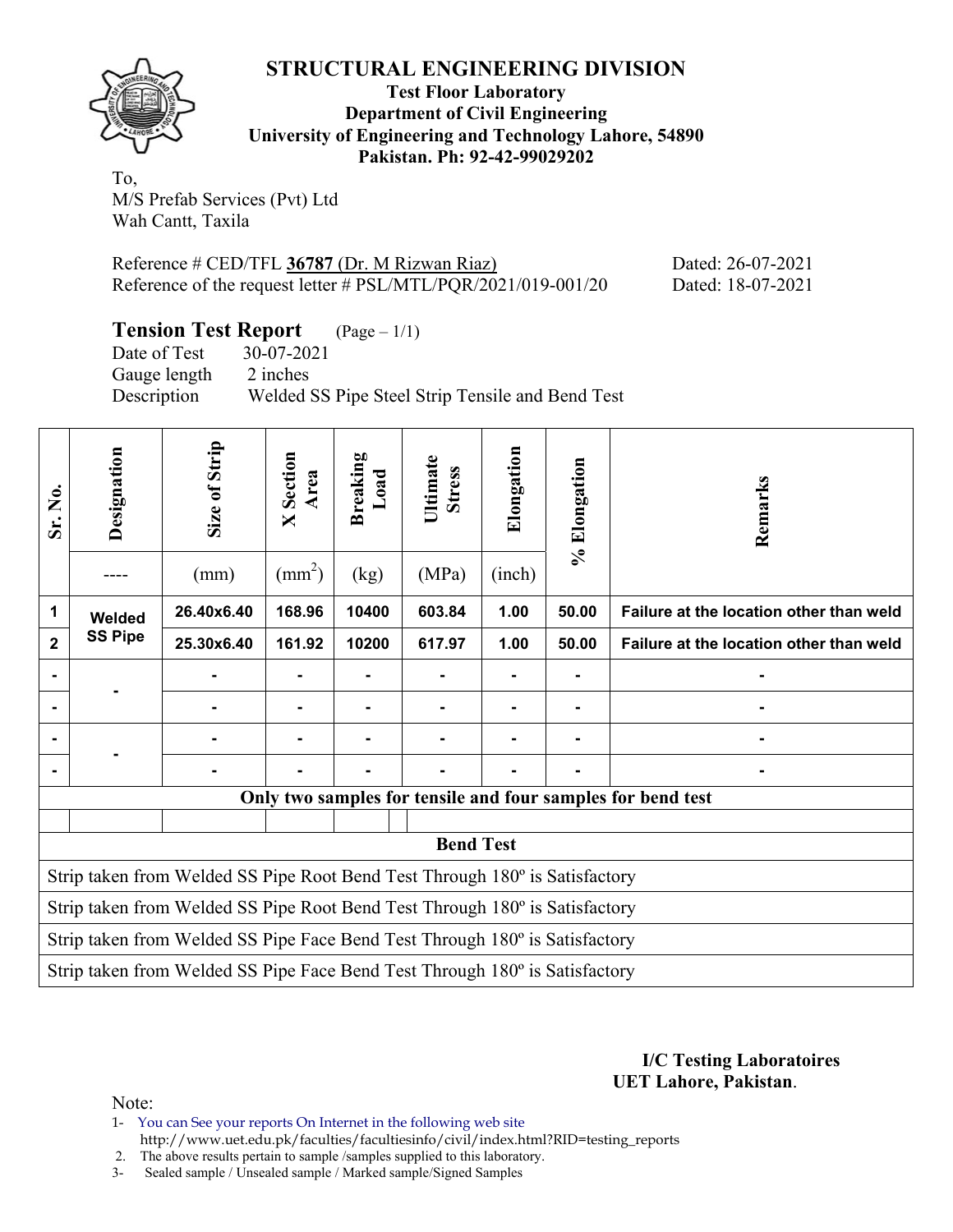

## **Test Floor Laboratory Department of Civil Engineering University of Engineering and Technology Lahore, 54890 Pakistan. Ph: 92-42-99029202**

To, Manager Construction Orient Electronics (Pvt) Ltd Construction of Orient Square Hotel Tower Johar Town

Reference # CED/TFL **36801** (Dr. M Rizwan Riaz) Dated: 29-07-2021 Reference of the request letter # OSH-SO/UET/KamranTest-Retest/290721-28Dated: 29-07-2021

# **Tension Test Report** (Page -1/1)

Date of Test 30-07-2021 Gauge length 8 inches

Description Deformed Steel Bar Tensile and Bend Test as per ASTM-A615

| Sr. No.                  | Weight                                        |                          | Diameter/<br><b>Size</b> |                          | Area<br>$(in^2)$         | <b>Yield load</b>        | <b>Breaking</b><br>Load                                         |         | <b>Yield Stress</b><br>(psi) |                          | <b>Ultimate Stress</b><br>(psi) | Elongation               | % Elongation                 | Remarks |
|--------------------------|-----------------------------------------------|--------------------------|--------------------------|--------------------------|--------------------------|--------------------------|-----------------------------------------------------------------|---------|------------------------------|--------------------------|---------------------------------|--------------------------|------------------------------|---------|
|                          | $\frac{2}{10}$                                | Nominal<br>$(\#)$        | Actual<br>(inch)         | Nominal                  | Actual                   | $\left(\text{kg}\right)$ | (kg)                                                            | Nominal | <b>Actual</b>                | Nominal                  | <b>Actual</b>                   | (inch)                   |                              |         |
| 1                        | 0.376                                         | $\mathbf{3}$             | 0.375                    | 0.11                     | 0.110                    | 3600                     | 4900                                                            | 72200   | 71870                        | 98200                    | 97900                           | 1.20                     | 15.0                         |         |
| $\mathbf{2}$             | 0.373                                         | $\mathbf{3}$             | 0.374                    | 0.11                     | 0.110                    | 3200                     | 4600                                                            | 64200   | 64260                        | 92200                    | 92400                           | 1.30                     | 16.3                         |         |
|                          |                                               | $\overline{\phantom{0}}$ |                          | $\overline{\phantom{0}}$ |                          |                          |                                                                 |         |                              |                          | $\overline{\phantom{a}}$        |                          | $\qquad \qquad \blacksquare$ |         |
|                          |                                               | -                        |                          |                          | $\overline{\phantom{0}}$ |                          |                                                                 |         |                              |                          | $\blacksquare$                  | $\overline{\phantom{0}}$ | -                            |         |
| $\overline{\phantom{0}}$ | $\overline{\phantom{0}}$                      | $\overline{\phantom{a}}$ | $\overline{\phantom{0}}$ | $\overline{\phantom{0}}$ | $\overline{\phantom{a}}$ |                          |                                                                 |         |                              | $\overline{\phantom{0}}$ | $\overline{\phantom{a}}$        | $\blacksquare$           | $\blacksquare$               |         |
|                          |                                               | $\overline{\phantom{0}}$ |                          |                          | $\overline{\phantom{0}}$ |                          |                                                                 |         |                              |                          | $\blacksquare$                  | $\overline{\phantom{0}}$ | $\qquad \qquad \blacksquare$ |         |
|                          |                                               |                          |                          |                          |                          |                          | Note: only two samples for tensile and one sample for bend test |         |                              |                          |                                 |                          |                              |         |
|                          |                                               |                          |                          |                          |                          |                          |                                                                 |         |                              |                          |                                 |                          |                              |         |
|                          |                                               |                          |                          |                          |                          |                          | <b>Bend Test</b>                                                |         |                              |                          |                                 |                          |                              |         |
|                          | #3 Bar Bend Test Through 180° is Satisfactory |                          |                          |                          |                          |                          |                                                                 |         |                              |                          |                                 |                          |                              |         |
|                          |                                               |                          |                          |                          |                          |                          |                                                                 |         |                              |                          |                                 |                          |                              |         |
|                          |                                               |                          |                          |                          |                          |                          |                                                                 |         |                              |                          |                                 |                          |                              |         |

**I/C Testing Laboratoires UET Lahore, Pakistan**.

Note:

1- You can See your reports On Internet in the following web site http://www.uet.edu.pk/faculties/facultiesinfo/civil/index.html?RID=testing\_reports

2. The above results pertain to sample /samples supplied to this laboratory.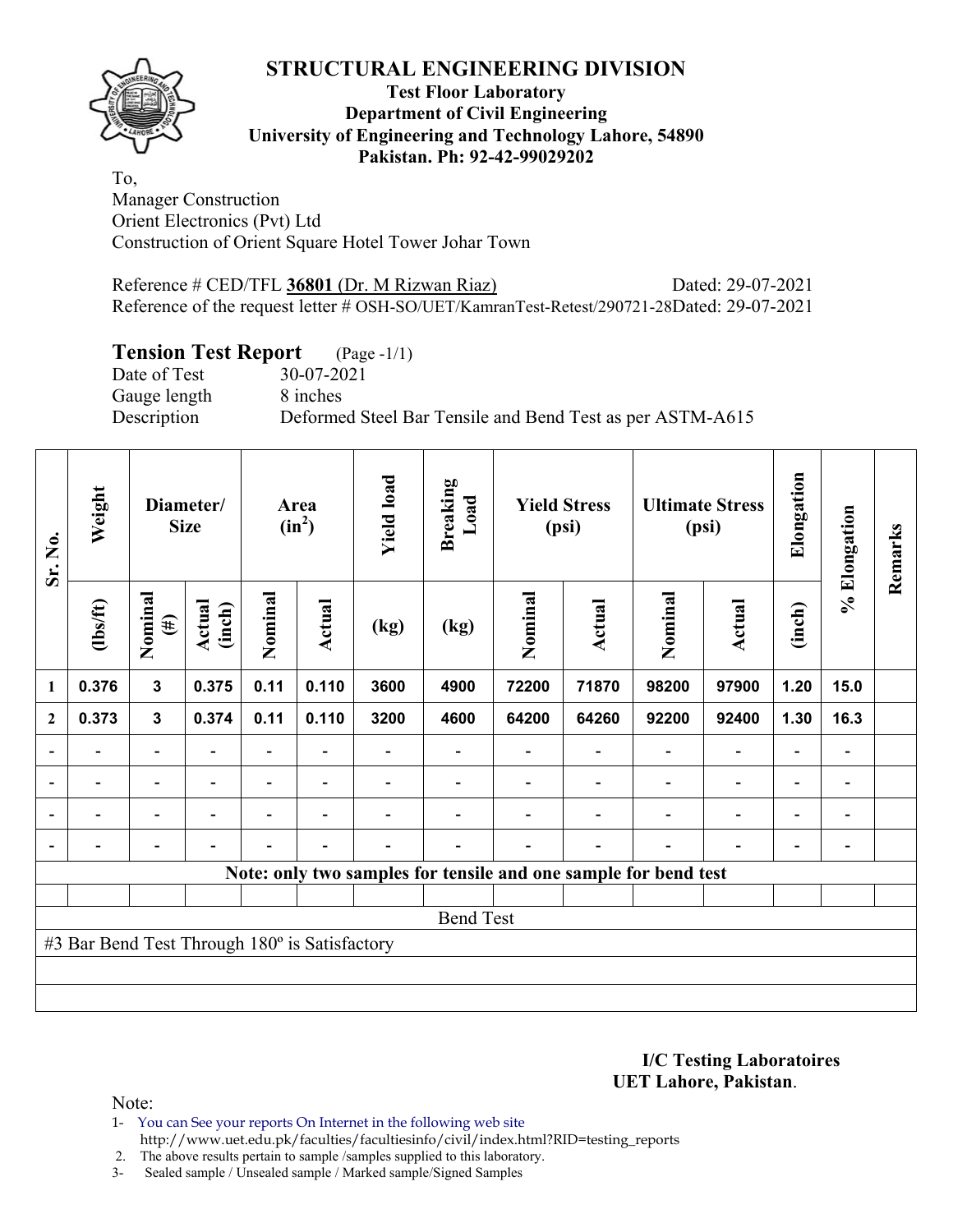

#### **Test Floor Laboratory Department of Civil Engineering University of Engineering and Technology Lahore, 54890 Pakistan. Ph: 92-42-99029202**

To, M/S Imperium Hospitality (Pvt) Limited Gulberg II, Lahore

| Reference # CED/TFL 36802 (Dr. M Rizwan Riaz)     |  |
|---------------------------------------------------|--|
| Reference of the request letter # IHPL/Steel/0108 |  |

Dated: 29-07-2021 Dated: 28-07-2021

| <b>Tension Test Report</b> (Page -1/) |                                                           |
|---------------------------------------|-----------------------------------------------------------|
| Date of Test                          | 30-07-2021                                                |
| Gauge length                          | 8 inches                                                  |
| Description                           | Deformed Steel Bar Tensile and Bend Test as per ASTM-A615 |

| Sr. No.                                       | Weight                                        |                          | Diameter/<br><b>Size</b> |                          | Area<br>$(in^2)$ | <b>Yield load</b> | <b>Breaking</b><br>Load |                                                                    | <b>Yield Stress</b><br>(psi) |         | <b>Ultimate Stress</b><br>(psi) | Elongation               | % Elongation | Remarks      |
|-----------------------------------------------|-----------------------------------------------|--------------------------|--------------------------|--------------------------|------------------|-------------------|-------------------------|--------------------------------------------------------------------|------------------------------|---------|---------------------------------|--------------------------|--------------|--------------|
|                                               | (1bs/ft)                                      | Nominal<br>$(\#)$        | Actual<br>(inch)         | Nominal                  | Actual           | (kg)              | (kg)                    | Nominal                                                            | Actual                       | Nominal | <b>Actual</b>                   | (inch)                   |              |              |
| 1                                             | 0.372                                         | $\mathbf 3$              | 0.373                    | 0.11                     | 0.109            | 3400              | 5300                    | 68200                                                              | 68520                        | 106200  | 106900                          | 1.10                     | 13.8         | <b>Steel</b> |
| $\boldsymbol{2}$                              | 0.380                                         | $\mathbf{3}$             | 0.377                    | 0.11                     | 0.112            | 3500              | 5300                    | 70200                                                              | 69150                        | 106200  | 104800                          | 1.00                     | 12.5         |              |
| 3                                             | 0.378                                         | $\mathbf{3}$             | 0.376                    | 0.11                     | 0.111            | 3600              | 5300                    | 72200                                                              | 71360                        | 106200  | 105100                          | 0.90                     | 11.3         | PCS          |
|                                               |                                               | $\overline{\phantom{0}}$ |                          | $\overline{\phantom{0}}$ |                  |                   |                         |                                                                    |                              |         |                                 | $\overline{\phantom{0}}$ | -            |              |
|                                               |                                               |                          |                          |                          |                  |                   |                         |                                                                    |                              |         |                                 |                          |              |              |
|                                               |                                               |                          |                          |                          |                  |                   |                         |                                                                    |                              |         |                                 |                          |              |              |
|                                               |                                               |                          |                          |                          |                  |                   |                         | Note: only three samples for tensile and two samples for bend test |                              |         |                                 |                          |              |              |
|                                               |                                               |                          |                          |                          |                  |                   |                         |                                                                    |                              |         |                                 |                          |              |              |
|                                               |                                               |                          |                          |                          |                  |                   | <b>Bend Test</b>        |                                                                    |                              |         |                                 |                          |              |              |
| #3 Bar Bend Test Through 180° is Satisfactory |                                               |                          |                          |                          |                  |                   |                         |                                                                    |                              |         |                                 |                          |              |              |
|                                               | #3 Bar Bend Test Through 180° is Satisfactory |                          |                          |                          |                  |                   |                         |                                                                    |                              |         |                                 |                          |              |              |
|                                               |                                               |                          |                          |                          |                  |                   |                         |                                                                    |                              |         |                                 |                          |              |              |

Witness by Rafi Ullah (IHPL) & Ali Hasnain Khan(Jr. Project Engr.)

**I/C Testing Laboratoires UET Lahore, Pakistan**.

Note:

1- You can See your reports On Internet in the following web site http://www.uet.edu.pk/faculties/facultiesinfo/civil/index.html?RID=testing\_reports

2. The above results pertain to sample /samples supplied to this laboratory.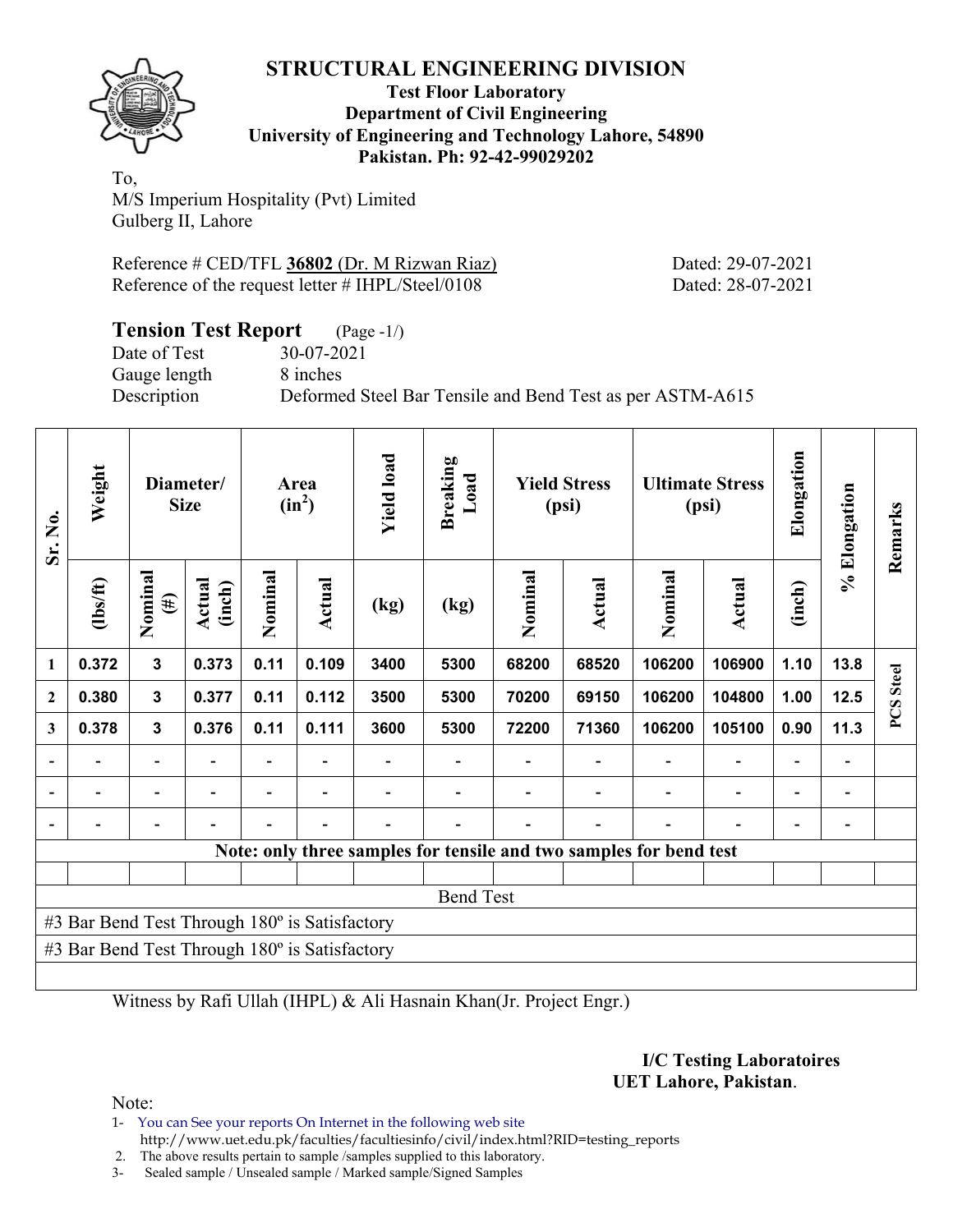

## **Test Floor Laboratory Department of Civil Engineering University of Engineering and Technology Lahore, 54890 Pakistan. Ph: 92-42-99029202**

To, M/S Defence Housing Authority. Lahore Cantt (Construction of 1 Kanal Houses NGV DRGCC DHA Phase-VI) – (M/s Linker Developers (Pvt) Ltd) Reference # CED/TFL **36804** (Dr. M Rizwan Riaz) Dated: 30-07-2021 Reference of the request letter # 408/241/E/Lab/34/111 Dated: 29-07-2021

# **Tension Test Report** (Page -1/1)

Date of Test 30-07-2021 Gauge length 8 inches

Description Deformed Steel Bar Tensile and Bend Test as per ASTM-A615

| Sr. No.                  | Weight                                        |                          |                  | Diameter/<br>size |                          |                          | Area<br>$(in^2)$ | <b>Yield load</b> | <b>Breaking</b><br>Load  |                                                                 | <b>Yield Stress</b><br>(psi) |                          | <b>Ultimate Stress</b><br>(psi) | Elongation | % Elongation | Remarks |
|--------------------------|-----------------------------------------------|--------------------------|------------------|-------------------|--------------------------|--------------------------|------------------|-------------------|--------------------------|-----------------------------------------------------------------|------------------------------|--------------------------|---------------------------------|------------|--------------|---------|
|                          | $\frac{2}{10}$                                | Nominal<br>$(\#)$        | Actual<br>(inch) | Nominal           | Actual                   | (kg)                     | (kg)             | Nominal           | Actual                   | Nominal                                                         | Actual                       | (inch)                   |                                 |            |              |         |
| 1                        | 0.363                                         | $\mathbf{3}$             | 0.369            | 0.11              | 0.107                    | 3400                     | 5600             | 68200             | 70160                    | 112300                                                          | 115600                       | 1.30                     | 16.3                            |            |              |         |
| $\overline{2}$           | 0.357                                         | $\mathbf{3}$             | 0.365            | 0.11              | 0.105                    | 3300                     | 5500             | 66200             | 69360                    | 110200                                                          | 115600                       | 1.00                     | 12.5                            | Afco Steel |              |         |
|                          |                                               | $\overline{\phantom{0}}$ |                  |                   |                          |                          |                  |                   |                          |                                                                 | $\overline{\phantom{0}}$     | $\overline{\phantom{0}}$ |                                 |            |              |         |
| $\overline{\phantom{a}}$ | $\overline{\phantom{0}}$                      | $\overline{\phantom{a}}$ | $\blacksquare$   | Ξ.                | $\overline{\phantom{a}}$ |                          |                  |                   | $\blacksquare$           | $\overline{\phantom{a}}$                                        | $\overline{\phantom{a}}$     | $\overline{\phantom{a}}$ | $\overline{\phantom{a}}$        |            |              |         |
|                          | $\overline{\phantom{0}}$                      | $\overline{\phantom{0}}$ |                  | Ξ.                | $\overline{\phantom{0}}$ |                          |                  |                   |                          | $\blacksquare$                                                  | $\overline{\phantom{0}}$     | $\overline{\phantom{0}}$ | $\overline{\phantom{0}}$        |            |              |         |
|                          | $\overline{\phantom{0}}$                      | -                        |                  | $\blacksquare$    | $\overline{\phantom{0}}$ | $\overline{\phantom{0}}$ |                  |                   | $\overline{\phantom{0}}$ | $\blacksquare$                                                  | $\qquad \qquad \blacksquare$ | -                        | $\qquad \qquad \blacksquare$    |            |              |         |
|                          |                                               |                          |                  |                   |                          |                          |                  |                   |                          | Note: only two samples for tensile and one sample for bend test |                              |                          |                                 |            |              |         |
|                          |                                               |                          |                  |                   |                          |                          |                  |                   |                          |                                                                 |                              |                          |                                 |            |              |         |
|                          |                                               |                          |                  |                   |                          |                          | <b>Bend Test</b> |                   |                          |                                                                 |                              |                          |                                 |            |              |         |
|                          | #3 Bar Bend Test Through 180° is Satisfactory |                          |                  |                   |                          |                          |                  |                   |                          |                                                                 |                              |                          |                                 |            |              |         |
|                          |                                               |                          |                  |                   |                          |                          |                  |                   |                          |                                                                 |                              |                          |                                 |            |              |         |
|                          |                                               |                          |                  |                   |                          |                          |                  |                   |                          |                                                                 |                              |                          |                                 |            |              |         |

**I/C Testing Laboratoires UET Lahore, Pakistan**.

Note:

- 1- You can See your reports On Internet in the following web site http://www.uet.edu.pk/faculties/facultiesinfo/civil/index.html?RID=testing\_reports
- 2. The above results pertain to sample /samples supplied to this laboratory.
- 3- Sealed sample / Unsealed sample / Marked sample/Signed Samples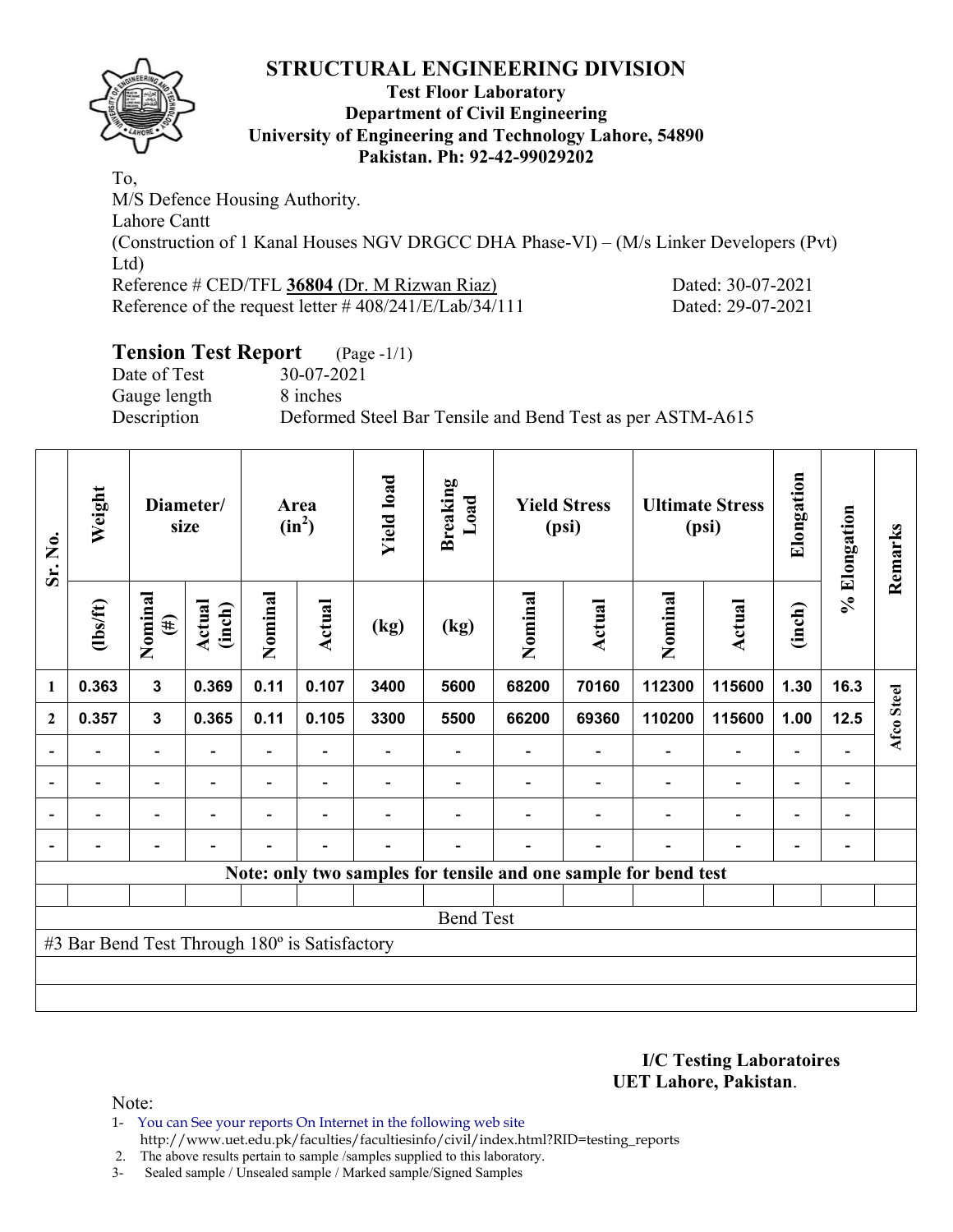

#### **Test Floor Laboratory Department of Civil Engineering University of Engineering and Technology Lahore, 54890 Pakistan. Ph: 92-42-99029202**

To, Resident Engineer NESPAK PICIIP Sahiwal Punjab Intermediate Cities Improvement Investment Program (PICIIP), Consultancy Services for Enginbeering, Procurement and Construction Management Trunk Main Sewer Lines and Allied Work Reference # CED/TFL **36807** (Dr. M Rizwan Riaz) Dated: 30-07-2021 Reference of the request letter # 3976/11/MT/01/Lot-2/158 Dated: 29-07-2021

# **Tension Test Report** (Page -1/2)

Date of Test 30-07-2021

Gauge length 8 inches

Description Deformed Steel Bar Tensile and Bend Test as per ASTM-A615

| Sr. No.                  | Weight                                        |                          | Diameter/<br>size        | Area<br>$(in^2)$         |                          | <b>Yield load</b><br><b>Breaking</b><br>Load<br><b>Yield Stress</b><br>(psi) |                                                                 | <b>Ultimate Stress</b><br>(psi) |                | Elongation               | % Elongation                 | Remarks                  |                              |                         |
|--------------------------|-----------------------------------------------|--------------------------|--------------------------|--------------------------|--------------------------|------------------------------------------------------------------------------|-----------------------------------------------------------------|---------------------------------|----------------|--------------------------|------------------------------|--------------------------|------------------------------|-------------------------|
|                          | (1bs/ft)                                      | Nominal<br>$(\#)$        | Actual<br>(inch)         | Nominal                  | <b>Actual</b>            | (kg)                                                                         | (kg)                                                            | Nominal                         | <b>Actual</b>  | Nominal                  | Actual                       | (inch)                   |                              |                         |
| 1                        | 0.381                                         | 3                        | 0.378                    | 0.11                     | 0.112                    | 4000                                                                         | 5000                                                            | 80200                           | 78690          | 100200                   | 98400                        | 0.80                     | 10.0                         |                         |
| $\mathbf{2}$             | 0.381                                         | $\mathbf{3}$             | 0.377                    | 0.11                     | 0.112                    | 4100                                                                         | 5100                                                            | 82200                           | 80750          | 102200                   | 100500                       | 0.90                     | 11.3                         | Amereli<br><b>Steel</b> |
| ۰                        |                                               |                          |                          | $\overline{\phantom{a}}$ |                          |                                                                              |                                                                 |                                 | $\blacksquare$ | $\overline{\phantom{0}}$ | $\qquad \qquad \blacksquare$ | $\overline{\phantom{a}}$ |                              |                         |
|                          |                                               | $\overline{\phantom{0}}$ | $\overline{\phantom{0}}$ | $\overline{\phantom{a}}$ | $\overline{\phantom{a}}$ |                                                                              |                                                                 |                                 |                |                          | $\qquad \qquad \blacksquare$ | $\overline{\phantom{0}}$ | $\overline{\phantom{0}}$     |                         |
|                          |                                               |                          |                          | -                        |                          |                                                                              |                                                                 |                                 |                |                          | $\overline{\phantom{0}}$     | $\overline{\phantom{0}}$ | $\qquad \qquad \blacksquare$ |                         |
| $\overline{\phantom{0}}$ |                                               |                          |                          |                          |                          |                                                                              |                                                                 |                                 |                |                          |                              | $\overline{\phantom{0}}$ |                              |                         |
|                          |                                               |                          |                          |                          |                          |                                                                              | Note: only two samples for tensile and one sample for bend test |                                 |                |                          |                              |                          |                              |                         |
|                          |                                               |                          |                          |                          |                          |                                                                              |                                                                 |                                 |                |                          |                              |                          |                              |                         |
|                          |                                               |                          |                          |                          |                          |                                                                              | <b>Bend Test</b>                                                |                                 |                |                          |                              |                          |                              |                         |
|                          | #3 Bar Bend Test Through 180° is Satisfactory |                          |                          |                          |                          |                                                                              |                                                                 |                                 |                |                          |                              |                          |                              |                         |
|                          |                                               |                          |                          |                          |                          |                                                                              |                                                                 |                                 |                |                          |                              |                          |                              |                         |
|                          |                                               |                          |                          |                          |                          |                                                                              |                                                                 |                                 |                |                          |                              |                          |                              |                         |

**I/C Testing Laboratoires UET Lahore, Pakistan**.

Note:

1- You can See your reports On Internet in the following web site http://www.uet.edu.pk/faculties/facultiesinfo/civil/index.html?RID=testing\_reports

2. The above results pertain to sample /samples supplied to this laboratory.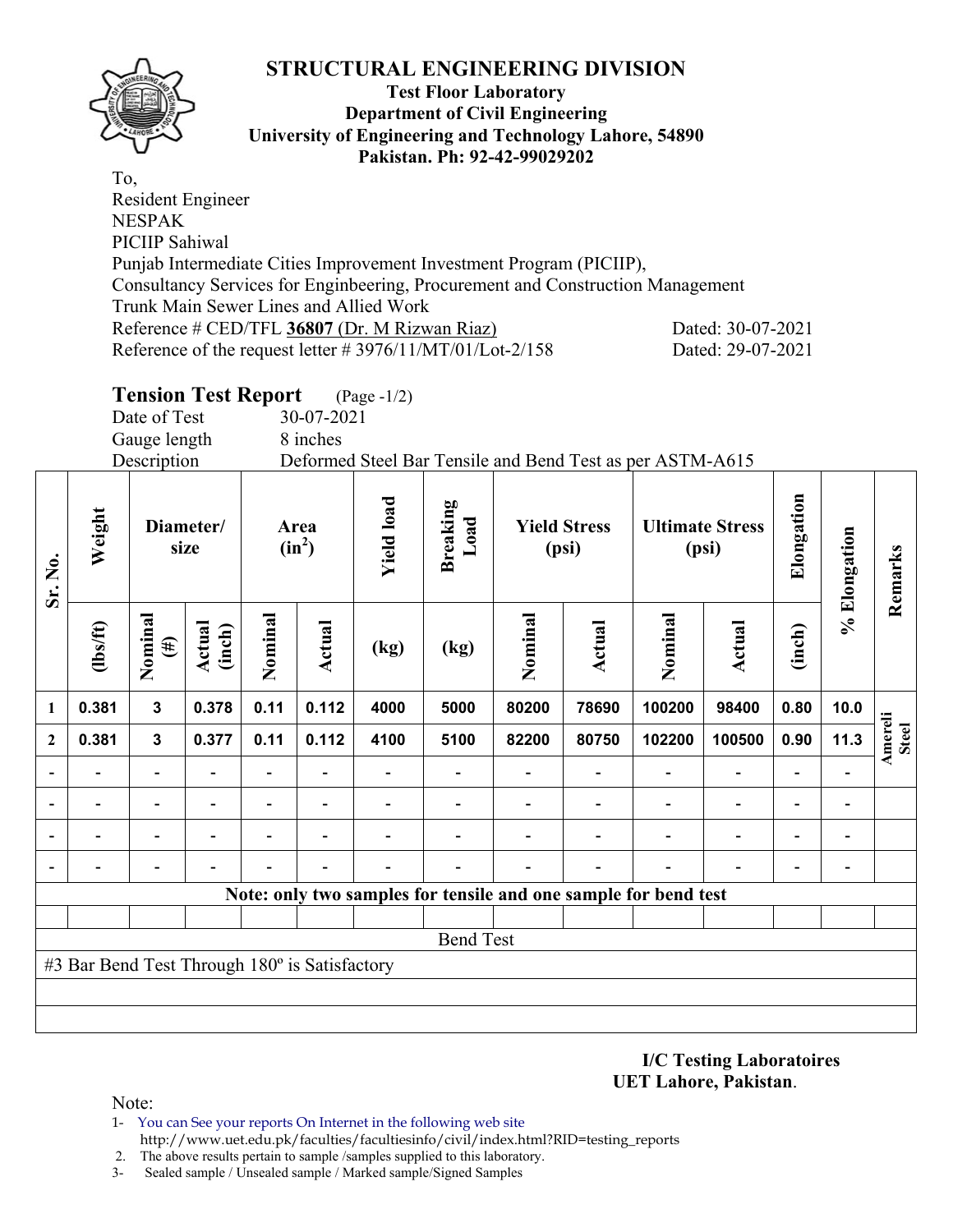

#### **Test Floor Laboratory Department of Civil Engineering University of Engineering and Technology Lahore, 54890 Pakistan. Ph: 92-42-99029202**

To, Resident Engineer NESPAK PICIIP Sahiwal Punjab Intermediate Cities Improvement Investment Program (PICIIP), Consultancy Services for Enginbeering, Procurement and Construction Management Trunk Main Sewer Lines and Allied Work Reference # CED/TFL **36807** (Dr. M Rizwan Riaz) Dated: 30-07-2021 Reference of the request letter # 3976/11/MT/01/Lot-2/155 Dated: 29-07-2021

# **Tension Test Report** (Page -2/2)

Date of Test 30-07-2021

Gauge length 8 inches Description Deformed Steel Bar Tensile and Bend Test as per ASTM-A615

| Sr. No.                  | Weight                                        |                          | Diameter/<br>size       |                          | Area<br>$(in^2)$ | <b>Yield load</b> | <b>Breaking</b><br>Load |         | <b>Yield Stress</b><br>(psi) |                                                                 | <b>Ultimate Stress</b><br>(psi) | Elongation               | % Elongation             | Remarks            |
|--------------------------|-----------------------------------------------|--------------------------|-------------------------|--------------------------|------------------|-------------------|-------------------------|---------|------------------------------|-----------------------------------------------------------------|---------------------------------|--------------------------|--------------------------|--------------------|
|                          | (1bs/ft)                                      | Nominal<br>$(\#)$        | <b>Actual</b><br>(inch) | Nominal                  | Actual           | (kg)              | (kg)                    | Nominal | <b>Actual</b>                | Nominal                                                         | <b>Actual</b>                   | (inch)                   |                          |                    |
| 1                        | 0.379                                         | $\mathbf{3}$             | 0.377                   | 0.11                     | 0.111            | 3400              | 5500                    | 68200   | 67270                        | 110200                                                          | 108900                          | 1.00                     | 12.5                     |                    |
| $\mathbf{2}$             | 0.381                                         | 3                        | 0.378                   | 0.11                     | 0.112            | 3400              | 5500                    | 68200   | 66860                        | 110200                                                          | 108200                          | 1.10                     | 13.8                     | <b>Fazal Steel</b> |
|                          |                                               | $\blacksquare$           |                         | $\overline{\phantom{0}}$ |                  |                   |                         |         |                              |                                                                 | $\overline{\phantom{a}}$        |                          |                          |                    |
|                          |                                               | $\overline{\phantom{0}}$ |                         | $\overline{\phantom{0}}$ |                  |                   |                         |         |                              |                                                                 | $\overline{\phantom{0}}$        | $\overline{\phantom{0}}$ | $\overline{\phantom{a}}$ |                    |
| $\overline{\phantom{0}}$ |                                               | $\overline{\phantom{0}}$ |                         |                          |                  |                   |                         |         |                              |                                                                 | $\overline{\phantom{0}}$        | $\overline{\phantom{0}}$ | $\blacksquare$           |                    |
| $\overline{\phantom{a}}$ |                                               |                          |                         |                          | $\blacksquare$   |                   |                         |         |                              |                                                                 |                                 |                          |                          |                    |
|                          |                                               |                          |                         |                          |                  |                   |                         |         |                              | Note: only two samples for tensile and one sample for bend test |                                 |                          |                          |                    |
|                          |                                               |                          |                         |                          |                  |                   |                         |         |                              |                                                                 |                                 |                          |                          |                    |
|                          |                                               |                          |                         |                          |                  |                   | <b>Bend Test</b>        |         |                              |                                                                 |                                 |                          |                          |                    |
|                          | #3 Bar Bend Test Through 180° is Satisfactory |                          |                         |                          |                  |                   |                         |         |                              |                                                                 |                                 |                          |                          |                    |
|                          |                                               |                          |                         |                          |                  |                   |                         |         |                              |                                                                 |                                 |                          |                          |                    |
|                          |                                               |                          |                         |                          |                  |                   |                         |         |                              |                                                                 |                                 |                          |                          |                    |

**I/C Testing Laboratoires UET Lahore, Pakistan**.

Note:

- 1- You can See your reports On Internet in the following web site http://www.uet.edu.pk/faculties/facultiesinfo/civil/index.html?RID=testing\_reports
- 2. The above results pertain to sample /samples supplied to this laboratory.
- 3- Sealed sample / Unsealed sample / Marked sample/Signed Samples